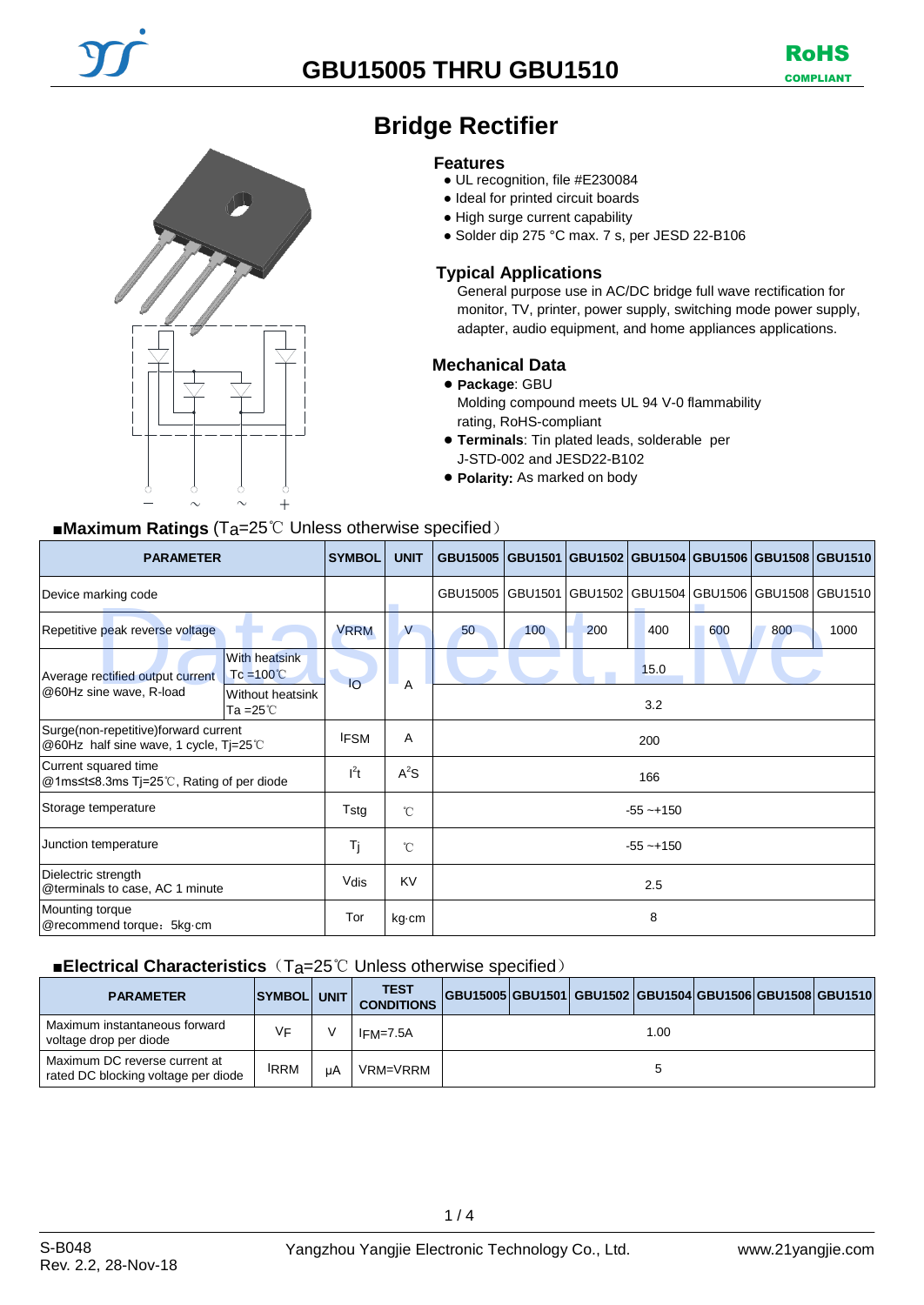

## **GBU15005 THRU GBU1510**

#### ■**Thermal Characteristics** (T<sub>a</sub>=25℃ Unless otherwise specified)

|            | <b>PARAMETER</b>                                  | <b>SYMBOL</b> | <b>UNIT</b> | GBU15005 GBU1501 GBU1502 GBU1504 GBU1506 GBU1508 GBU1510 |  |  |  |  |  |  |
|------------|---------------------------------------------------|---------------|-------------|----------------------------------------------------------|--|--|--|--|--|--|
| Thermal    | Between junction and ambient,<br>Without heatsink | $R\theta$ J-A | ℃W          | 23.0                                                     |  |  |  |  |  |  |
| Resistance | Between junction and case,<br>With heatsink       | Rej-C         |             | 1.8                                                      |  |  |  |  |  |  |

#### ■**Ordering Information (Example)**

| <b>PREFERED P/N</b>   | <b>PACKING</b><br><b>CODE</b> | <b>UNIT WEIGHT(g)</b> | <b>MINIIMUM</b><br><b>PACKAGE(pcs)</b> | <b>INNER BOX</b><br><b>QUANTITY(pcs)</b> | <b>OUTER CARTON</b><br><b>QUANTITY(pcs)</b> | <b>IDELIVERY</b><br><b>MODE</b> |
|-----------------------|-------------------------------|-----------------------|----------------------------------------|------------------------------------------|---------------------------------------------|---------------------------------|
| GBU15005 THRU GBU1510 | <b>B1</b>                     | Approximate 3.97      | 20                                     | 1000                                     | 2000                                        | <b>TUBE</b>                     |

### ■ **Characteristics (Typical)**

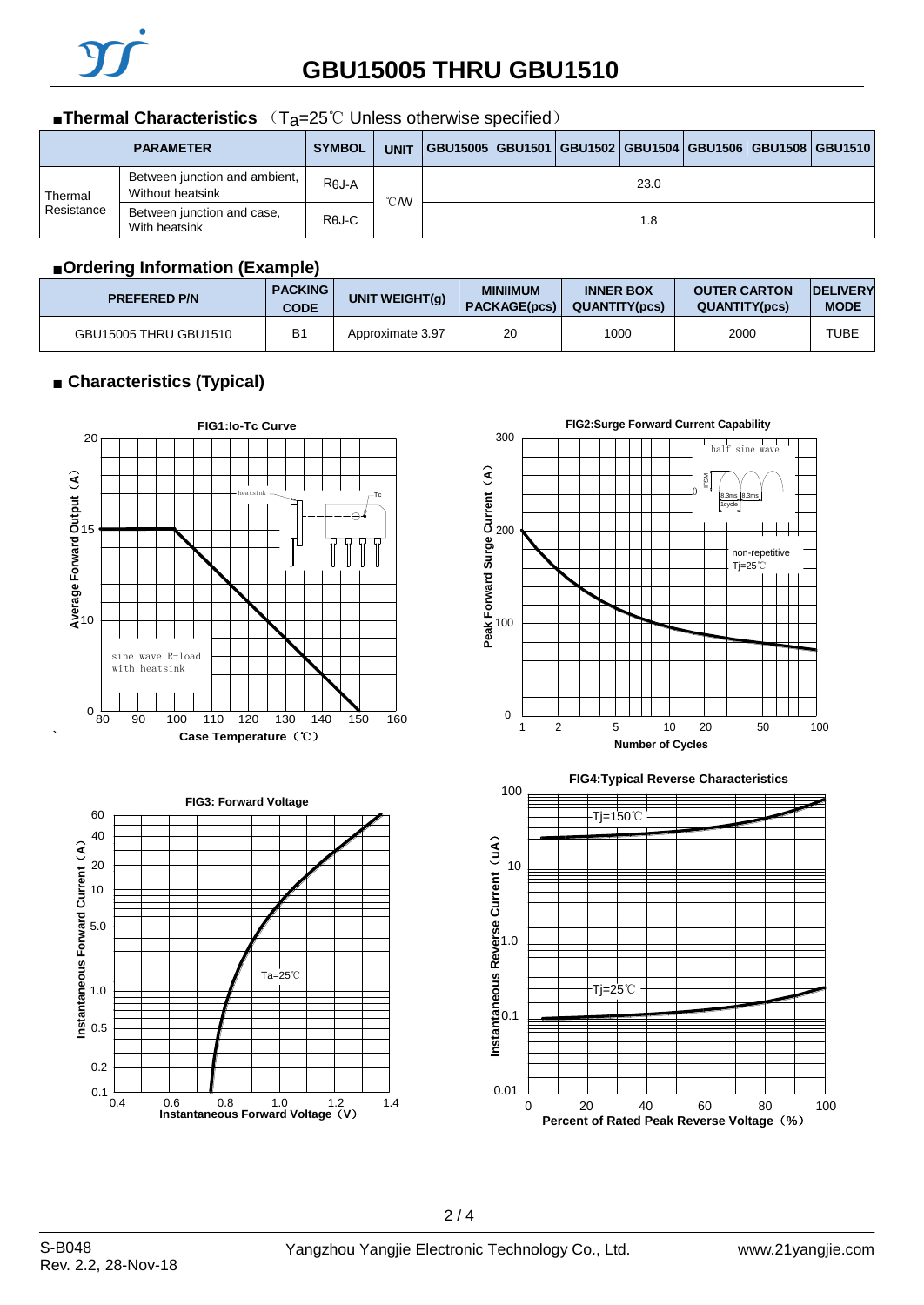

### ■ **Outline Dimensions**



| <b>GBU</b> |       |       |  |  |  |  |
|------------|-------|-------|--|--|--|--|
| Dim        | Min   | Max   |  |  |  |  |
| A          | 21.80 | 22.30 |  |  |  |  |
| В          | 18.30 | 18.80 |  |  |  |  |
| С          | 17.50 | 18.00 |  |  |  |  |
| D          | 3.50  | 4.10  |  |  |  |  |
| E          | 7.40  | 7.90  |  |  |  |  |
| F          | 1.65  | 2.16  |  |  |  |  |
| G          | 1.91  | 2.54  |  |  |  |  |
| н          | 2.06  | 2.54  |  |  |  |  |
|            | 1.02  | 1.27  |  |  |  |  |
| J          | 4.83  | 5.33  |  |  |  |  |
| Κ          | 3.30  | 3.56  |  |  |  |  |
| L          | 2.40  | 2.66  |  |  |  |  |
| м          | 0.46  | 0.56  |  |  |  |  |

3 / 4